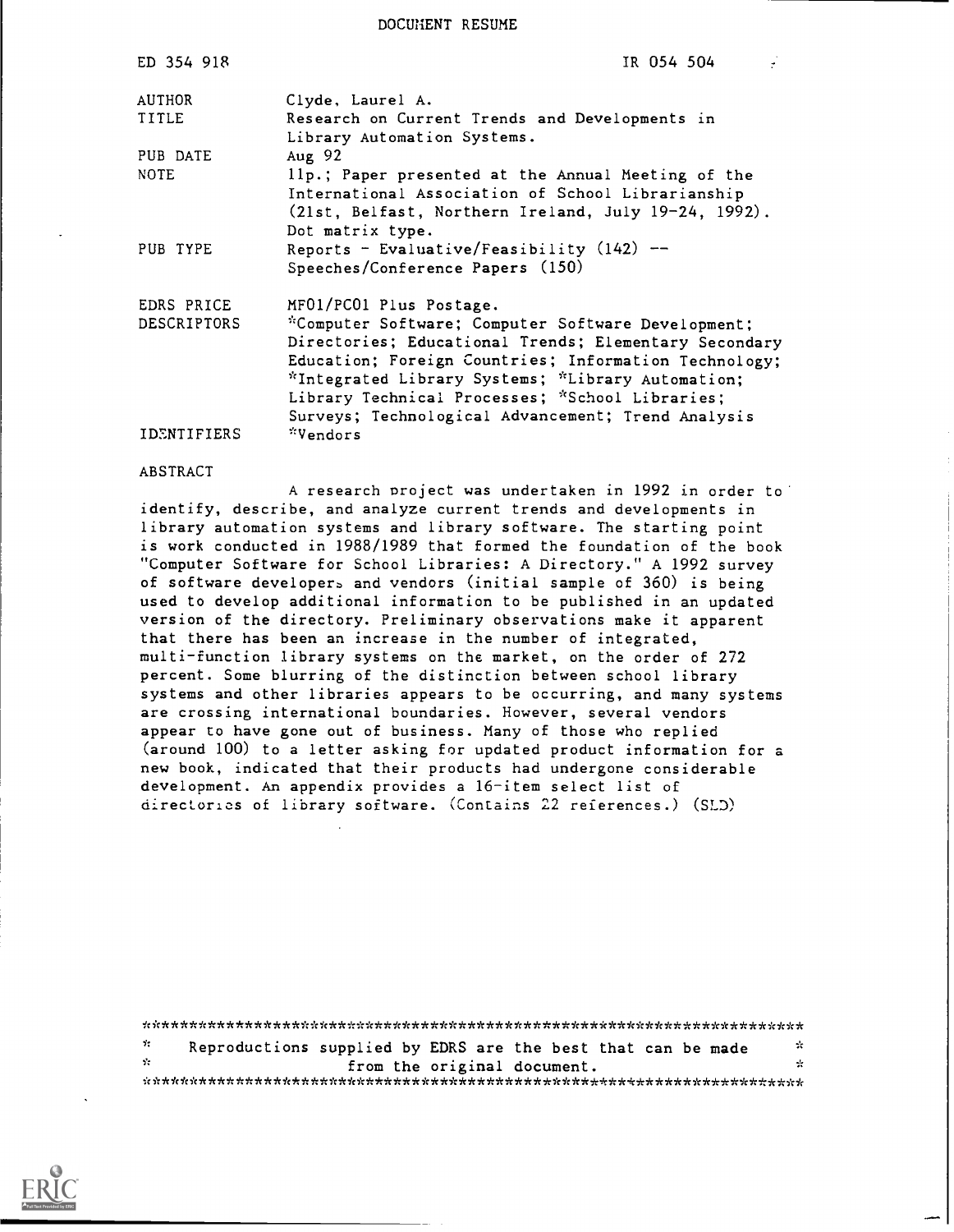U.S DEPARTMENT Of EDUCATION 01 Ice of Educational Research and Improvement EDUCATIONAL RESOURCES INFORMATION CENTER (ERIC)

- <sup>Inis</sup> document has been reprodu<del>red as</del><br>received from the person or organization<br><sup>originating it</sup>
- C Minor changes have been made to improve reproduction Quality
- Points of view or opiniona stated in this docu-<br>ment-do- not inecessarily represent official<br>OERI position or policy

# RESEARCH ON CURRENT TRENDS AND DEVELOPMENTS IN LUBRARY AUTOMATION SYSTEMS

Laurel A. Clyde

-PERMISSION TO REPRODUCE THIS MATERIAL HAS BEEN GRANTED BY Laurel Anne Clyde

TO THE EDUCATIONAL RESOURCES INFORMATION CENTER (ERIC)."

Dr L. Anne Clyde, Associate Professor, Faculty of Education, University of British Columbia, C/- 901-1414 Barclay Street, Vancouver, BC, Canada V6G 1J4.

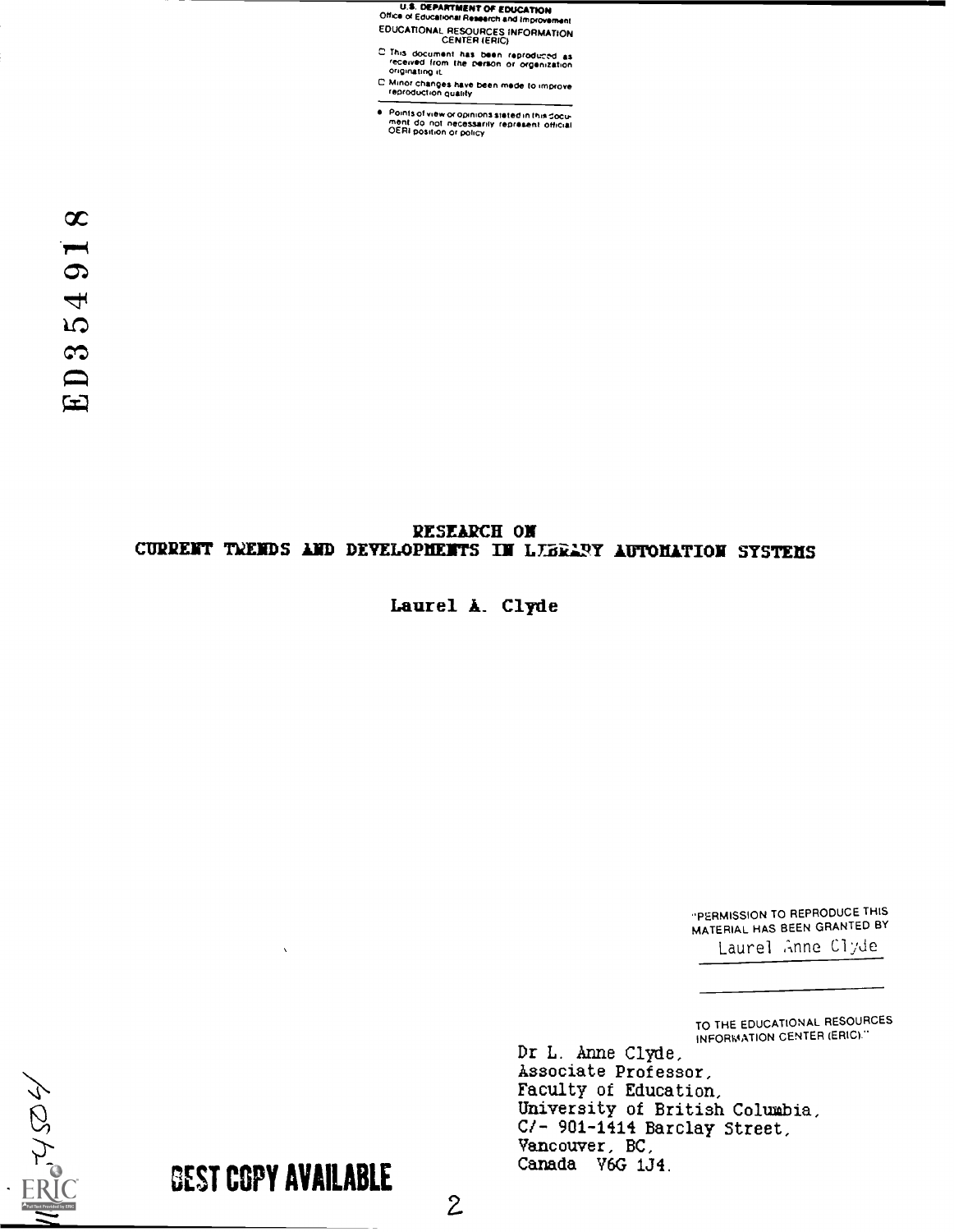## RESEARCH ON CURRENT TRENDS AND DEVELOPHEITS IN LIBRARY LUTOMTION SYSTEMS

Laurel A. Clyde

### INTRODUCTION

This paper for the Research Session is based on a research project being undertaken during 1992 with the support of a Canadian SSHRC social sciences and humanities research grant. The general aims of the project are to identify, describe, and analyse current trends and developments in library automation systems and library software. However, since this work is very much "in progress" at the time of writing (July 1992), this paper will provide a basic description of the project and an indication of some of the likely outcomes.

The starting point for the research project is work undertaken by the author in 1988/1989, which formed the foundation of the March 1989 book, Cagputer Software for School Libraries: A Directory (Auslib Press, 1989). This, in turn, was based on work for an earlier edition of the same directory, published in 1986 (Alcuin Library Consultants, 1986). The present project will result in a new publication (to appear The present project will result in a new publication (to appear in early 1993), a directory of computer software for libraries, which will incorporate material for school libraries; this publication will both update and extend the previous publications. The research project will also look specifically at changes that have occurred in the threeyear period between the work for the 1989 book and the compilation of the new 1992/1993 publication.

#### DIRECTORIES AND SURVEYS

Directories of automated library systems and computer software for libraries and/or school libraries have been published in several countries, beginning in the 1970s. directories in the United States, the United Kingdom, Australia, New Zealand, Canada, the European Community, among other places. These have taken different forms, and have had different scope, coverage, arrangement, and contents. A selected list is provided at the end of this paper. In addition, many articles have been produced, based on directory-type work; for example, the annual "automated systems marketplace" articles which appear each April in *Library Journal* in the United States, and the annual surveys by Bobbie Nerilees and Lynne Lighthall, which appear each year in Canadian Library Journal.

The difficulties that the compilers and writers of the directories (or the articles based on directories) have encountered have been taken into account in the design and development of my present project, as has my own experience in preparing the first two editions of ry directory. Nevertheless, <sup>I</sup> have found that my experience reflects the experience of some of the other writers, despite an awareness of the potential problems and despite the various precautions that were taken. While many research (and other) problems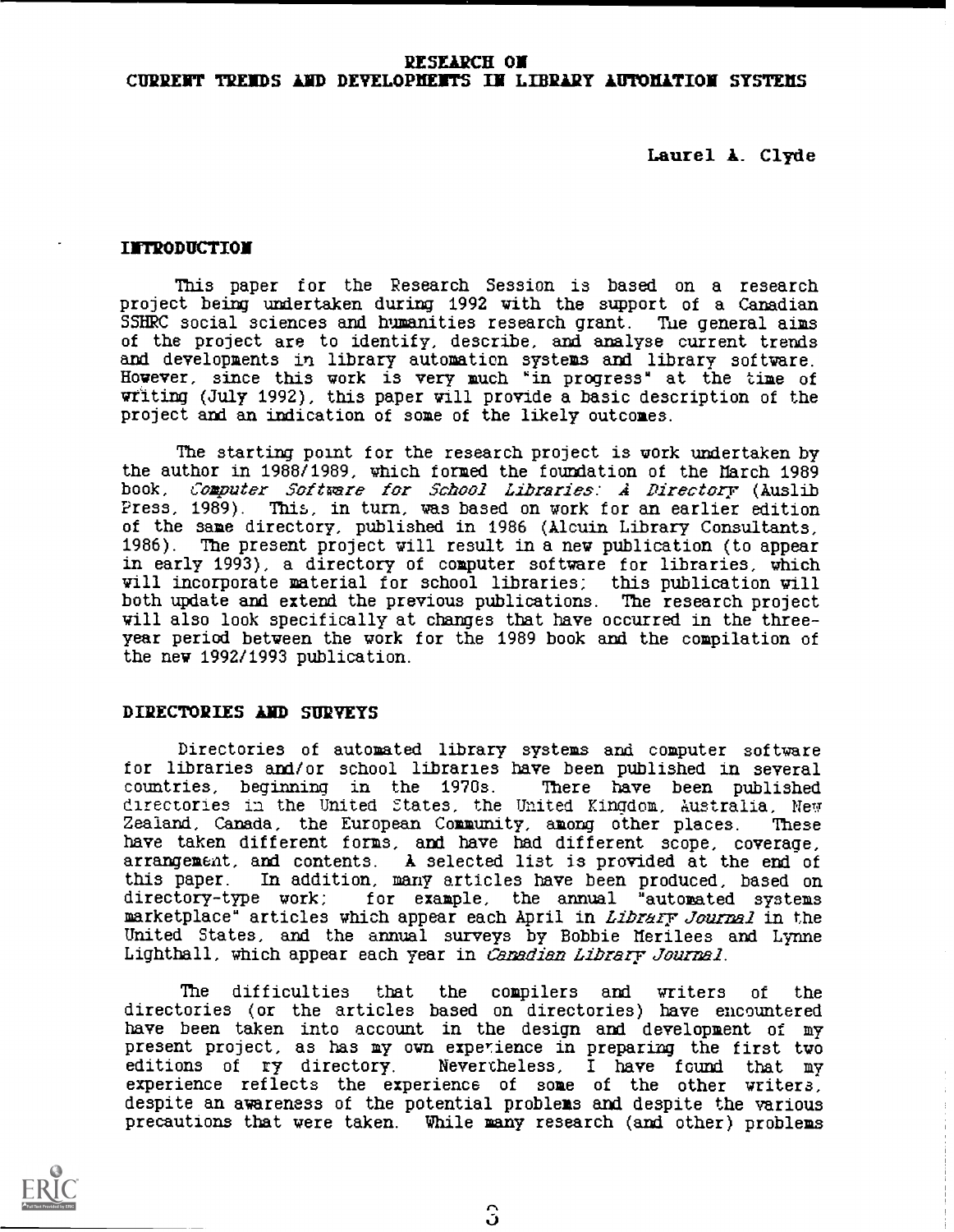were noted by the various writers and compilers, two particular problems were noted again and again. They will serve as useful problems were noted again and again. examples of the kind of problems that people engaged in research of this type will encounter.

The first is the perennial problem of definition, of setting the boundaries for the study, and of providing criteria for limiting the coverage of the study. In this present project, a basic problem was to set parameters for the inclusion or exclusion of systems and software; in other words, there was a need to deal with the question of just what is an automated library system. In relation to problems of definition, it is interesting to note that Bobbie Nerilees, in her annual survey of the automated system marketplace in. Canadian public, academic, and special libraries, considers only integrated library systems, and she carefully defines these as systems which offer at least three out of six major library functions, namely acquisitions, cataloguing, online catalogue enquiry (online public access catalogue), circulation, serials management, and media management (AV booking). Further, each of these functions must be able to access and use data in the one bibliographic database. Lynne Lighthall also bases her annual surveys of the Canadian school library automated system marketplace on this definition established by Nerilees. However, even a definition like this raises problems: Nerilees, in her report of her sixth annual survey, for instance, lists and tabulates data for at least one system which is not considered fully integrated by some of the libraries that have installed it, even taking this definition as a basis for defining "integrated". Ify own approach, to date, has been to consider all software or systems which can be used to perform traditional or usual library or school library functions, regardless of how that software or system is structured or performs the task, and to describe it in terms of what it does and how it does it. However, this has resulted in a very large database, and one that is growing rapidly. This has its very large database, and one that is growing rapidly. drawbacks, both in terms of database management and later publication of information from the database.

In relation to the problem of ensuring a worthwhile response to the surveys which form the basis of so many "marketplace" reports, it needs to be noted that the problem is not one that is restricted to collecting information about automated library systems. In November 1991, Stephen Arnold undertook a survey of CD-RON product developers who were developing products for the library market. The purpose of his survey was to identify emerging trends. He mailed a questionnaire to 508 product developers in the United States and Canada who were identified through directories. He received ninety-eight usable responses. He then decided that, though cross-tabulation of the results would have little validity, because the respondents were not necessarily representative of the industry, a descriptive analysis would be useful. The results of this analysis were published in the July 1992 issue of CD-ROM Professional. But throughout this analysis, the reader is conscious, as Arnold obviously was, that the comments were based on a small group that was self-selected from the original sample population. The problem of getting a reasonable response rate in such marketplace surveys remains a real one, and various strategies have been devised to attempt to overcome it or to work around it. I<br>Will comment on this issue again later in relation to my present project.

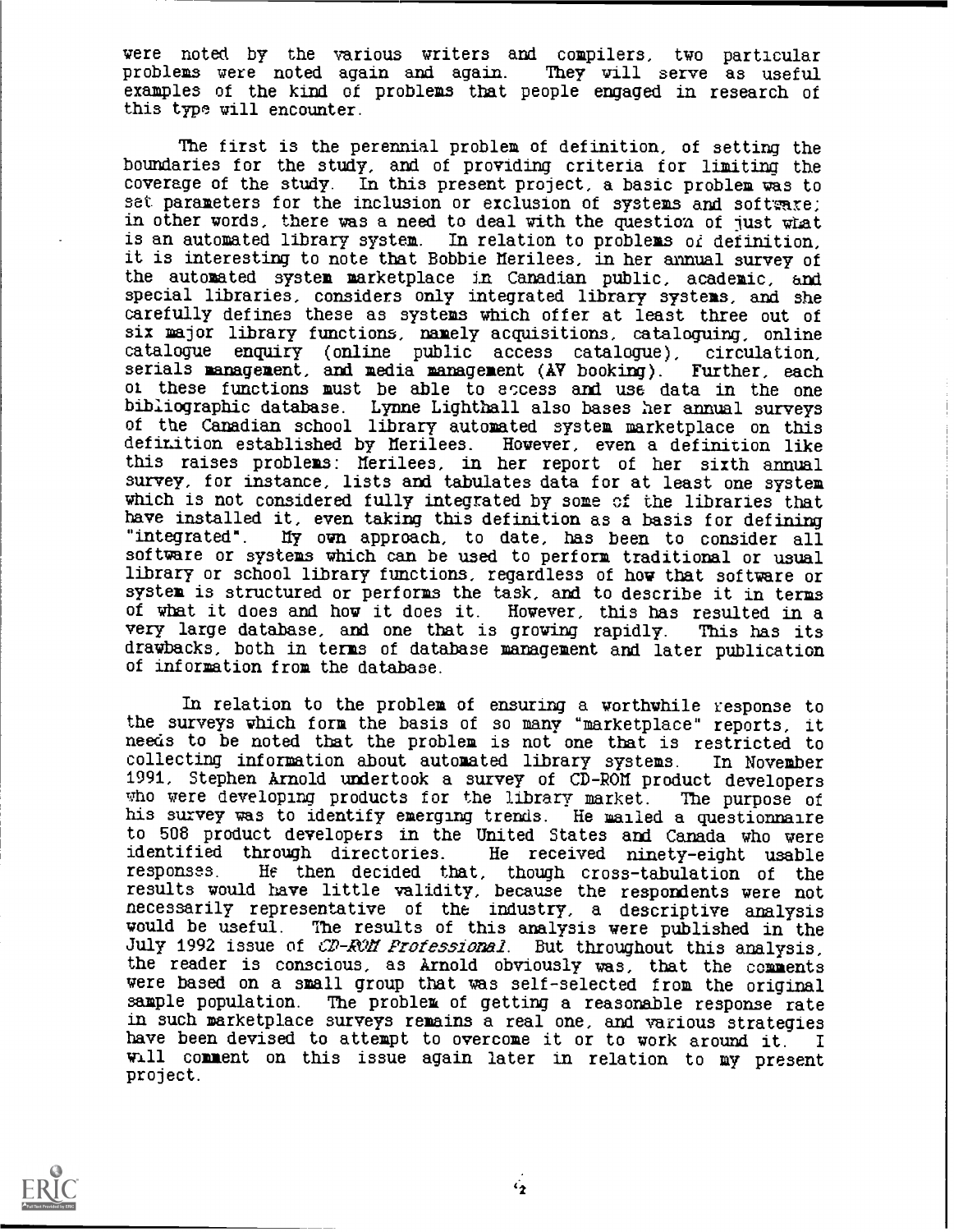### THE RESEARCH PROJECT

The aims of this present project (as has been mentioned previously) are to identify, describe, and analyse current trends and developments in library automation systems and library software. The emphasis is on systems and software currently being developed or marketed in the United States of America, Canada, Australia, the United Kingdom, New Zealand, and some European countries. The 1989 book,<br>Computer Software for School Libraries: A Directory, listed and Computer Software for School Libraries: A Dir,sctory, described more than sixty integrated library management systems for school libraries and other small libraries - systems that were designed to automate most of the essential library functions like cataloguing, circulation, ordering, and serials control. In addition, it listed circulation, ordering, and serials control. more than six hundred other software packages which could be used for just one library function, such as overdues management, inter-library loans, or teaching information skills. The 1992/1993 Directory, now in preparation, will include even more integrated library management systems, plus many hundreds of other packages. Because the computer files for this book had not been closed when the conference paper was being prepared, and new information was still being added to the database, conclusions drawn here, based on a comparison of the files for the two books, are very tentative. Nevsrtheless, even at this stage, some clear trends have emerged, and information on these is worth sharing

Observations made while updating the files in late 1991 and 1992 led to a reassessment of the nature of the directory, and particularly a rethinking of its scope and coverage. The computer software industry is a very volatile one, with companies changing their name and address, changes of company ownership, and changes in business orientation. Some of the software packages themselves ceased to be marketed between editions; others simply disappeared without trace. Because of company takeovers, changed ownership of the software or other factors, several of the packages have undergone a name change. To add to the confusion, some packages are sold under more than one name, or sold under different names in different countries, or sold on different hardware<br>in different places. It does not help that some very different It does not help that some very different packages share the same name (no fewer than SIX packages listed in the 1989 edition of the directory were called *Librarian*, or The Librarian.<br>for instance). Quite a few of the older packages have undergone Quite a few of the older packages have undergone extensive re-development, to the point where they now look like completely different systems. Some have been further developed to run on a wider range of hardware or on newer hardware. In addition, it was very clear that many new packages were emerging all the time.

Another factor that was becoming very clear was that it was becoming increasingly more and more difficult to maintain the distinction between "computer software for school libraries" and computer software for libraries in general. Above all else, it was computer software for libraries in general. this that led to a reconsideration of the nature and scope of the new 1992/1993 edition of the directory. Systems developed initially as small systems for the school library market were becoming more and more sophisticated as school library expectations rose, and as microcomputer hardware increased in size and power. At the same time, and at the other end of the scale, many of the developers of mainframe systems designed origirally for very large libraries, were producing smaller versions of their systems to take advantage of the increased capabilities of the newer microcomputer and minicomputer hardware.



5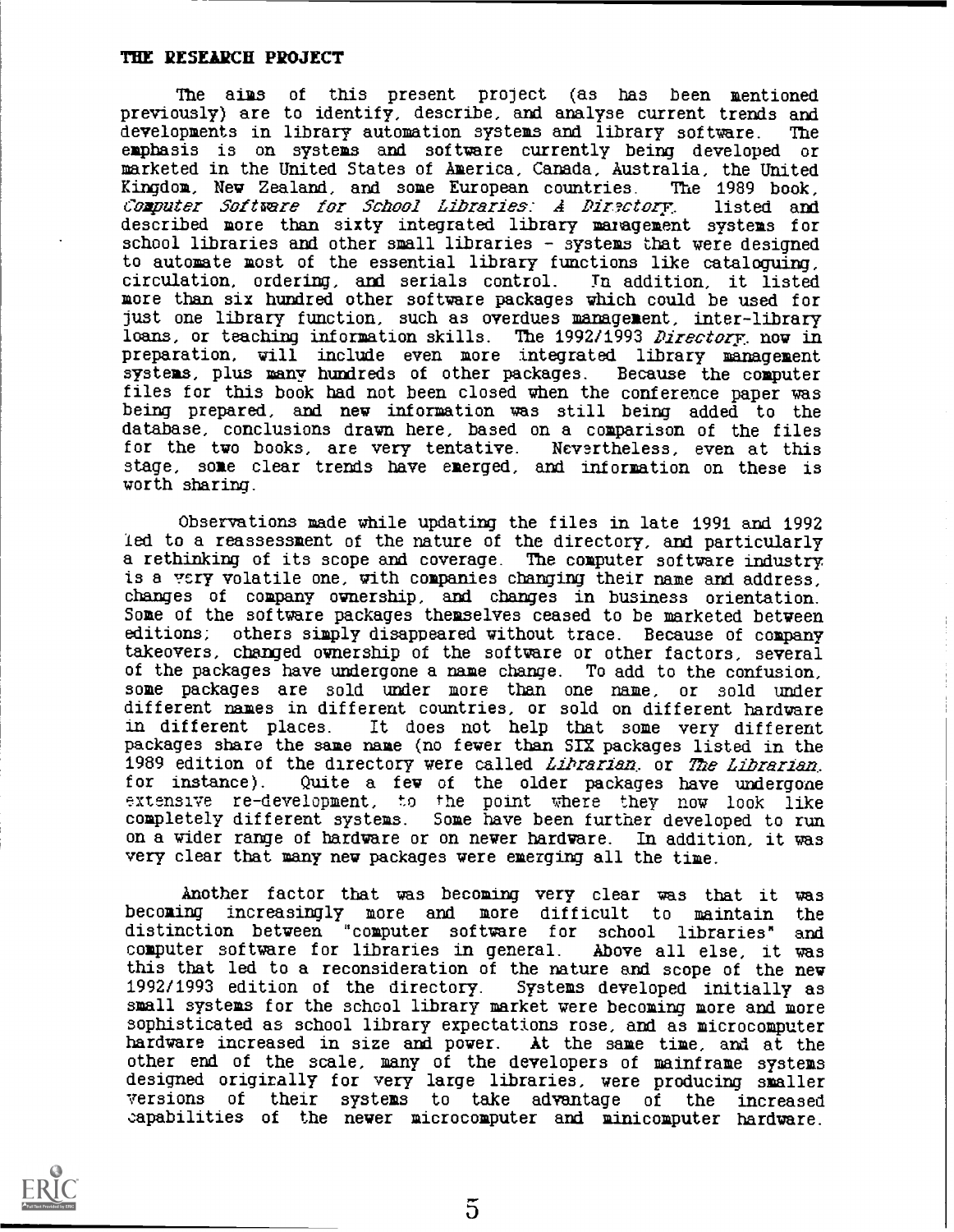Some school libraries, as well as other smaller libraries, were attracted to these systems. As a result, we see systems like OASIS and NOLLI in public libraries and special libraries, as well as school libraries, while school libraries are purchasing larger systems like MultiLIS or Soutron.

While the computer files had been updated regularly between 1989 and 1991, as relevant information came to hand, concentrated work on the third edition commenced only in September/October 1991. At this stage, letters were sent to all the vendors (some 360 overall) whose systems and software had been included in the second edition (1989), requesting current information about the systems and software listed, and about any new packages that they might have developed or acquired in the time since the second edition was prepared. The letter in the time since the second edition was prepared. explained the reason for the request, and gave an outline of the project. In some cases, this letter was followed up with further correspondence and telephone calls.

At the same time, and continuing through May/June  $17.92$ , work proceeded on identifying "new" system vendors and software products for inclusion. The following sources of information were used: reviews of the systems and software in journals, newsletters, and current articles about trends in library automation in which specific products were mentioned; advertisements in journals, newsletters, and newspapers; searches of the current industry databases available on online information services such as DIALOG,<br>AUSINET, and DATA\*STAR; searches of the more informal electronic searches of the more informal electronic bulletin boards that have information related to this field; and the ephemeral trade literature. Product literature was collected at Product literature was collected at conferences, exhibitions, trade shows, and product launchings. In addition, systems and software packages were observed in operation in libraries and information agencies in various countries. Letters were sent to vendors, describing the project, and requesting further information.

At the time of preparing this conference paper, much of the information obtained through these sources has been added to the computer files, but some considerable work remains to be done. It is possible, however, to make some general comments, based on work to date. These preliminary observations are provided to give an indicaticn of the direction that the analysis of the material is taking and or the type or results that might be expected. However, this statement is made very cautiously! New material is coming to hand all the time, and it will be some weeks yet before it becomes clear whether or not any statistical analyses can be expected to yield sensible or usable results.

# GENERAL OBSERVATIONS

The most obvious trend, during the last three years, has been an increase in the number of integrated, multi-function library systems on the market, however such systems are defined. Between 1986 and 1989, the number of systems listed in my files which offered at least facilities for cataloguing and circulation, plus some other features (perhaps an online public access catalogue, or acquisitions/ordering, serials management, statistics, or reporting) increased 272 per cent. Despite bankrupties, takeovers, and other factors which seem to have

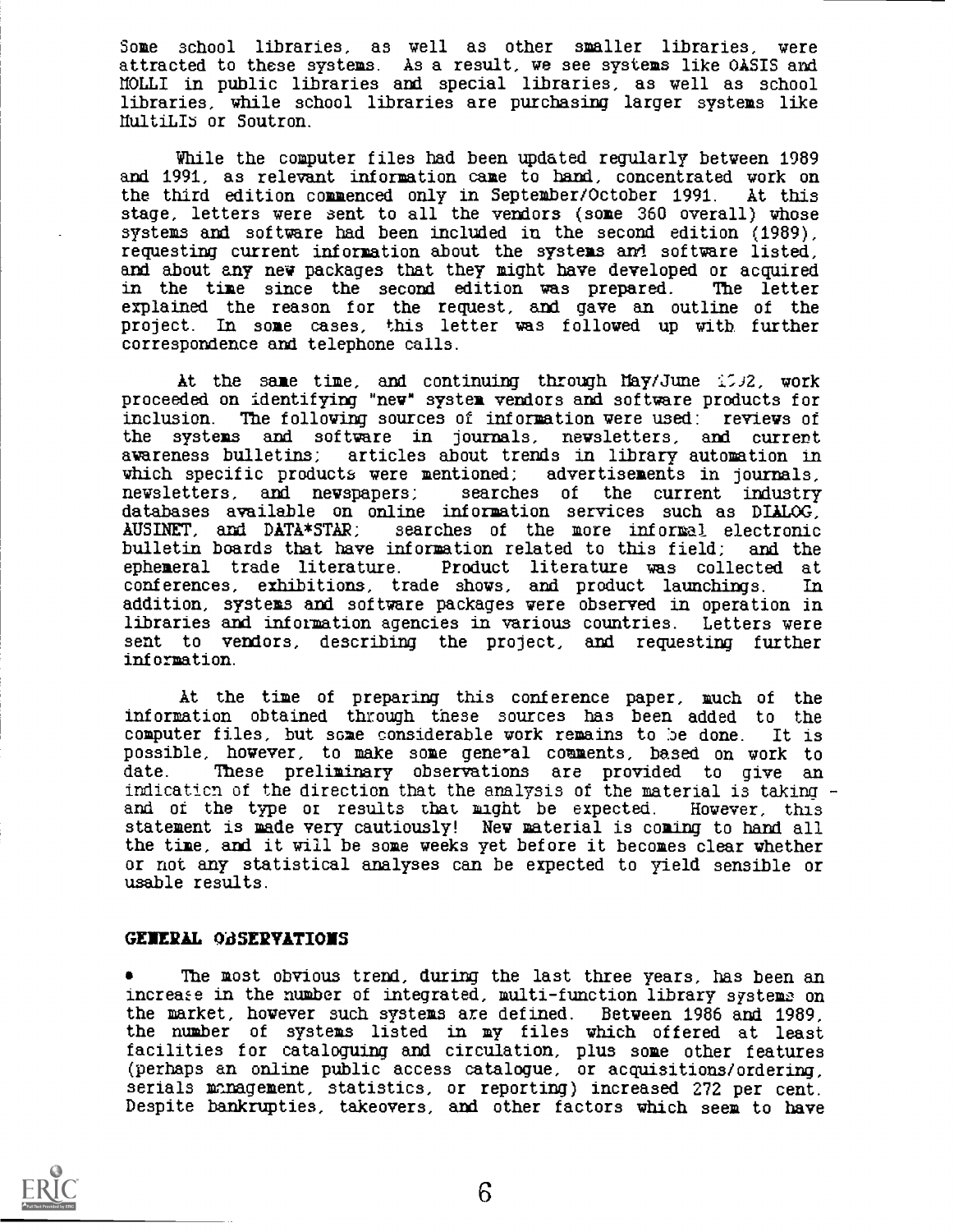eliminated some of the earlier systems from the market, the number has grown still more since 1989.

The idea that there has been a blurring of the distinctions between "school library systems" and systems for libraries in general is supported by information that the vendors have supplied about system installations. Vendors of what were previously thought of as school library systems are reporting increased installations in small public libraries and special libraries, while school districts, school even individual schools are installing what were previously thought of as "large systems".

Many systems are crossing national boundaries. Several Australian systems have successfully entered the European markets, for instance, and Australian systems are now being marketed overseas in Hebrew, Icelandic, French, Swedish, and multi-lingual versions (among others). At the sane time, many overseas systems, like noLLI, Winnebago, and Dynix, have gained ground in Australia. While Australian systems, like OASIS and Stowe Book Plus, are being sold in the United Kingdom, systems developed in the United Kingdom are making inroads into the Australian market. The same is true of other countries. Canada exports GEAC and MultiLIS and buys Dynix and Canada exports GEAC and MultiLIS and buys Dynix and DOBIS/LIBIS; the United States exports Dynix, Winnebago, VTLS, Inmagic, and Circ Plus/Cat Plus, among others, and buys MultiLIS and GEAC, among others.

Yet, at the same time, there is a contrary trend in many countries. Bobbie Nerilees focussed on this trend, in relation to Canada, in a paper on "The Canadian Library Automation Marketplace" at the Canadian Library Automation Conference in 1990. She noted that of the top seven vendors in the Canadian marketplace in 1989, only one, Dynix, was American, and Dynix had a comparatively large Canadian office. Her research indicated that Canadian librarians demanded fullyfledged Canadian operations from their vendors. They also required "bilingual systems" (interpreted in Canada as systems that support English and French), fully-integrated library automated systems with dial-up access, the ability to accept catalogue records from Canadian sources and vendors, and interfaces to other products. In other countries, the requirements will be different, and Nerilees herself points to some differences between the Canadian and United States markets. However, there is evidence that systems can successfully cross national boundaries, aithougn vendors do need to be aware of the constraints.

Some depressing figures. Nore than 360 vendors had (between them) some 717 products listed in the 1989 edition of my book Computer Software for School Libraries: A Directory. Letters were sent to these 360 plus vendors, asking them for updated product information for the new book. Of those letters, 102 were returned marked "left address" or "unknown at this address", or "delivery attempted - not known". Some of these will reflect just a change of premises (without adequate arrangements for the forwarding of mail), but others will reflect the fact that the firm or person has gone out of business in the last three years. These vendors between them had 150 library-related products.

No replies were received to a further 161 of these letters to vendors (representing 257 products). They were delivered - had they not been, they would have been returned. Yet, despite the fact that

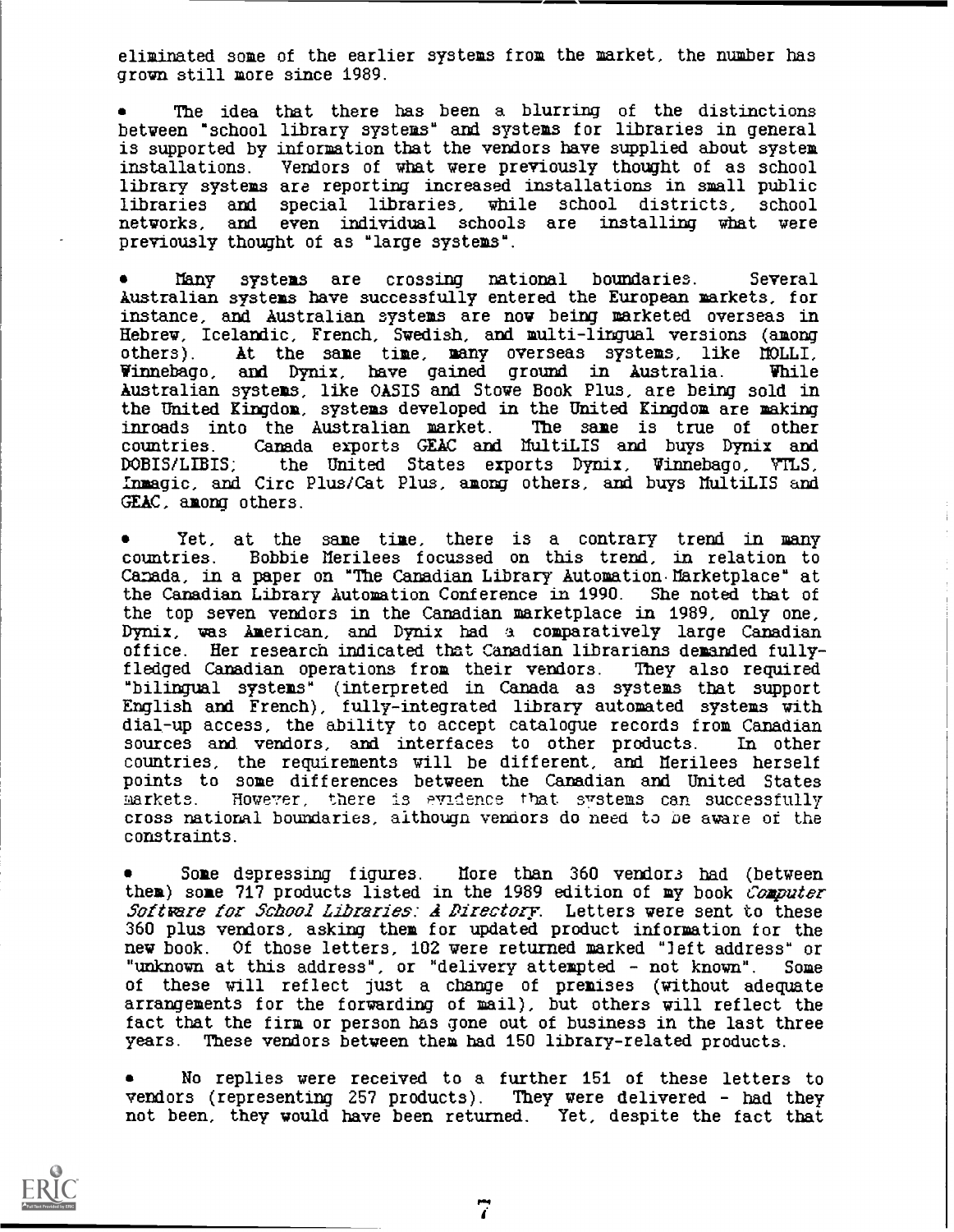the "payoff" was a free listing in a published directory, these vendors did not consider a reply to be worthwhile. Some of them are known to have excellent products, and to have developed new products since the 1989 edition of the directory. Some also failed to respond to followup letters or to return telephone calls. When I eventually tracked some of them down, the reasons given for a non-reply were interesting, and serve to demonstrate that many vendors do not read their mail properly, nor do they always get accurate messages from their staff about telephone calls.

Many of the vendors Who did reply indicated that their products had undergone substantial development in the last two or three years; many had new products as well. Library systems and software had been re- developed for never hardware platforms, or to run on a greater variety of hardware platforms. Some systems are being developed for \*hybrid° platforms - for example, for a network with an IBM 486 (or compatible) file server but with Apple Macintosh machines to provide the user interface. Networking requirements, at all levels, are being taken seriously by many vendors. The ability to link library systems with CD-ROMs or online information services is becoming increasingly important. New software development tools were being used. Systems New software development tools were being used. and software were becoming more sophisticated, with more features and more intuitive implementation of many features. While some of the new features fall into the category of "bells and whistles" (items with superficial appeal but which add little to the real functionality of the system), others provide substantial benefits for library staff and users - for instance, "patron self-check" facilities as an add-on to the automated circulation system. Online public access catalogues (the point at which the library user interacts with the automated library system) are evolving rapidly, with features such as user-defined or library-defined search screens or menus (tailored to the needs of the users of that particular library) becoming the norm. "Connectivity" users of that particular library) becoming the norm. and "standards" seem to be the library system/software buzzwords of the early 1990s; the library is no longer seen as an island but as an integral part of wider information systems. At the same time, however, there seems to be an increasing emphasis on designing systems that can be adapted to local needs.

As was mentioned earlier, work on this project is continuing, and more detailed analyses will be undertaken when data entry for the new directory is complete. The results of these analyses will be reflected in the introduction to the new directory, and they will also be the basis of articles, as well as a conference paper for the "Online Information 92' international conference in London in December this yea' .

#### SOME DIRECTORIES

Cibbarelli, Pamela R. and Kazlauskas, Edward John (1990), Directory of Inforgation Management Softuare for Libraries.. Information Canters: and Record Centers, 1989-1990, San Francisco, Pacific Information.

Clyde, Laurel A. (1986), Computer Software for School Libraries: A Directory. Kooringal, New South Wales, Alcuin Library Consultants.

Clyde, Laurel A. (1989), Computer Software for School Libraries: A Directory: and edn, Adelaide, Auslib Press.

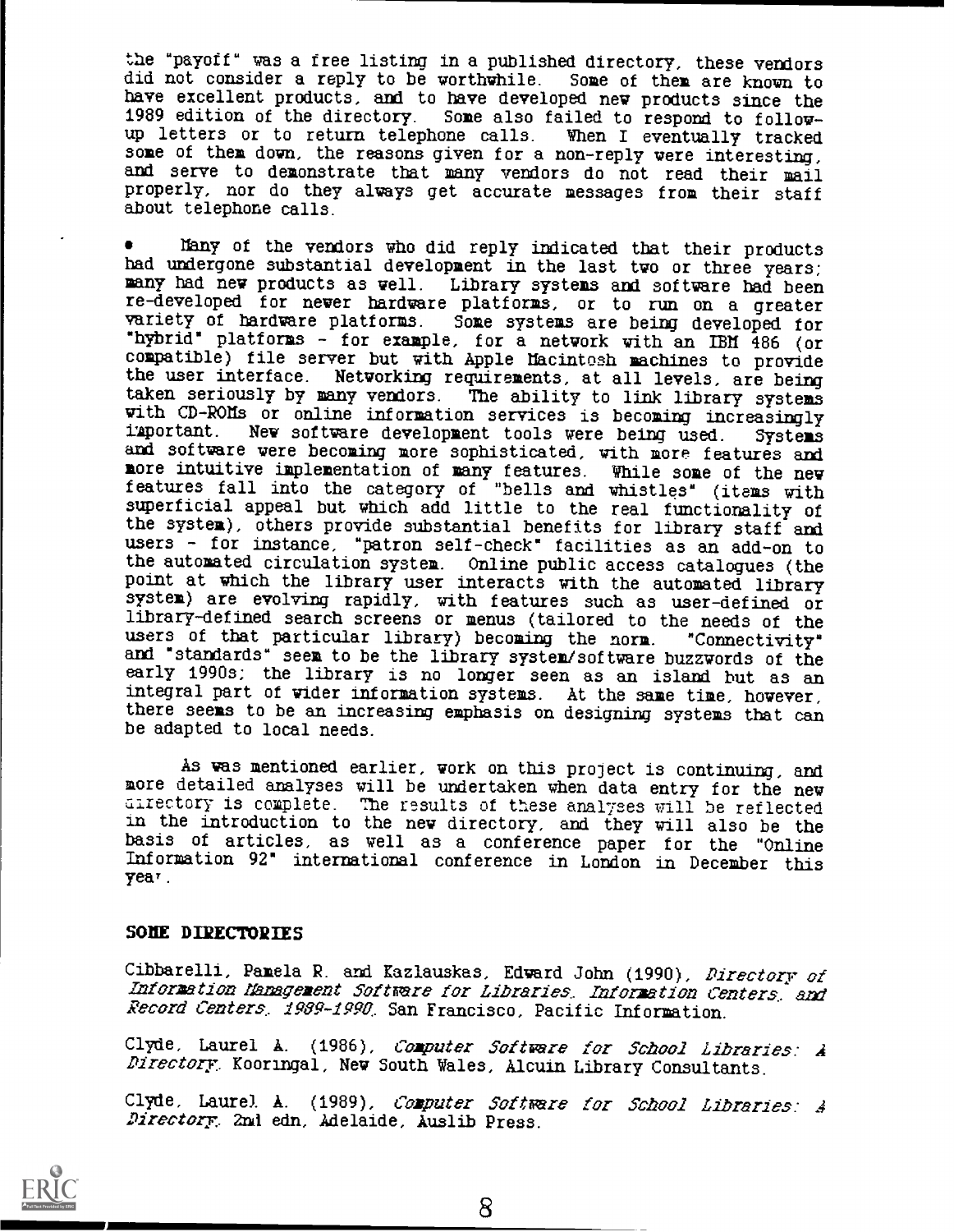Computers and School Library Management Working Group, School Library Service (1990), Computers and School Library Management. Wellington, National Library of New Zealand

Corbin, J. (1989), Directory of Automated Library Systems. 2nd edn, London, Neal-Schuman, Eurospan.

Dewey, Patrick R. (1987), 102 Software Packages to Use in Tour Library: Descriptions: Evaluations: and Practical Advice.. Chicago and London, American Library Association.

Dewey, Patrick R. (1992), 202+ Software Packages to Use in Your Library: Descriptions: Evaluations: and Practical Advice. Chicago and London, American Library Association.

Dyer, Hilary and Gunson, Alison (1988), A Directory of Library and Information Retrieval Software for Mcrocomputers, 3rd edn, London, Gower.

Dyer, Hilary and Gunson, Alison (1990), Directory of Library and Information Retrieval Software for Microcomputers. 4th edn, London, Gower.

Joyce, D. Joan (1983)*, Directory of Australian Computer-Based Information Retrieval Programs,* Wagga Wagga, New South Wales, Centre for Library Studies, Riverina College of Advanced Education.

Leeves, J. (1989), Library Systems: A Buyers Guide, 2nd edn, London, Gower.

Leeves, J. and Manson, P. (1988), Guide to Library Systems for Schools, London, Library and Information Technology Centre.

Mason, Robert M. and Enniss, Stephen (eds)(1986), The Library Micro Consumer. MRC's Guide to Library Software, Atlanta, Georgia, Metrics Research Corporation.

[1983], Mcrocamputer Softmare for Victorian School Libraries, [compiled by Kate Alder], Melbourne, n.p.

Oxley, Sandra (ed.)(1991), Library and Information Services Software Directory 1991. Melbourne, Department of Information Services, Royal Melbourne Tnstitute of Technology.

(1987), Software for Libraries: An AC7' Directory. Compiled by Students in Information Retrieval III, Centre for Information Studies, Canberra College of Advanced Education, Semester 2, 1987, Canberra, Centre for Library and Information Studies, Canberra College of Advanced Education.

#### **REFEREIFCES**

Arnold, Stephen E. (1992), "Checking the Pulse of Developers for the Library Market", CD-ROM Professional, June, pp. 91-92.

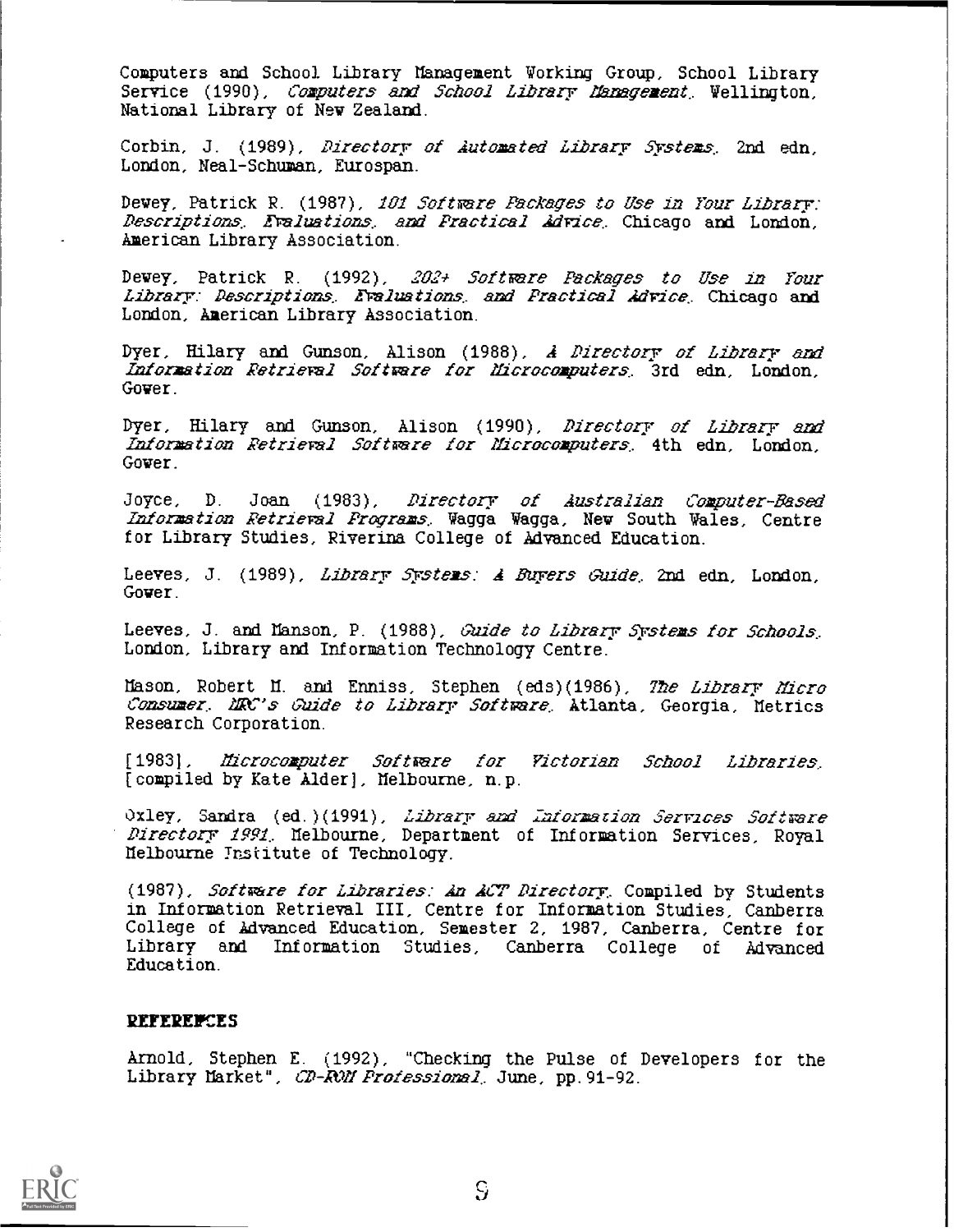Berry, John (1989), "Upgrading Systems, Software, and Microcomputers: The State of Automation in 1003 Libraries", Library Journal. 15 September, pp.56-59.

Boykin, Joseph F. (1991), "Library Automation 1970-1990: From the Fey to the Many", *Library Administration and Management*, Winter, pp. 10-15.

Bridge, Frank R. (1991), "Automated System Marketplace 1991: Redefining System Frontiers", Library journal, 1 April, pp.50-62.

Clyde, Laurel A. (1989), "Library Automation Options for School and College Libraries: Some Trends", Australasian College Libraries, 7(2), June, pp.73-81.

Frey, Christine (1986), "Eenie Meenie Minie No, Which Software Package for my Micro?", The Australian Library Journal. 35(1), February, pp. 30-39.

Frey, Christine (1989), "The Tender Process: An Introduction to the Process of Drawing up a Software Specification and an Overview of the Software Available for Information Management Applications at the Microcomputer Level", The Australian Library Journal, 38(1), February, pp.29-51.

Lighthall, Lynne (1990), "Automated Systems in Canada's School Libraries: The First Survey", Canadian Library Journal, August, pp. 247-254

Lighthall, Lynne (1991), "Automated Systems in Canada's School Libraries: The Second Annual Survey", Canadian Library Journal, 48(4), August, pp.244-253.

Lloyd, Phil (1991), "The Library Automation Marketplace in Australia Toward a Better View", Augusta, January, pp. 6-7.

Mason, Marilyn Gell (1991), "Library Automation: The Next Wave", Library Administration and Management. Winter, pp. 34-36.

Matthews, Joseph R. (1991), "An Explosion in Micro-based Systems", C*omputers in Libraries.* 11(10), November, pp.9-13.

Matthews, Joseph R., Williams, Joan Frye, and Nilson, Allan (1990), "Microcomputer-based Library Systems", Library Technology- Reports.. 26, March/April and May/June, pp.131-289 and pp.297-444.

Nerilees, Bobbie (1987), "A Survey of the 1986 Canadian Library Systems Marketplace", Canadian Library Journal: 44(3) , June.

Merilees, Bobbie (1990), "Integrated Library Systems in Canadian Public, Academic, and Special Libraries", Canadian Library journal, 47(3), June, pp.193-200.

Merilees, Bobbie (1991), "Integrated Library Systems in Canadian Public, Academic, and Special Libraries, Fifth Annual Survey", Canadian Library Journal, 48(3), June, pp. 171-179.